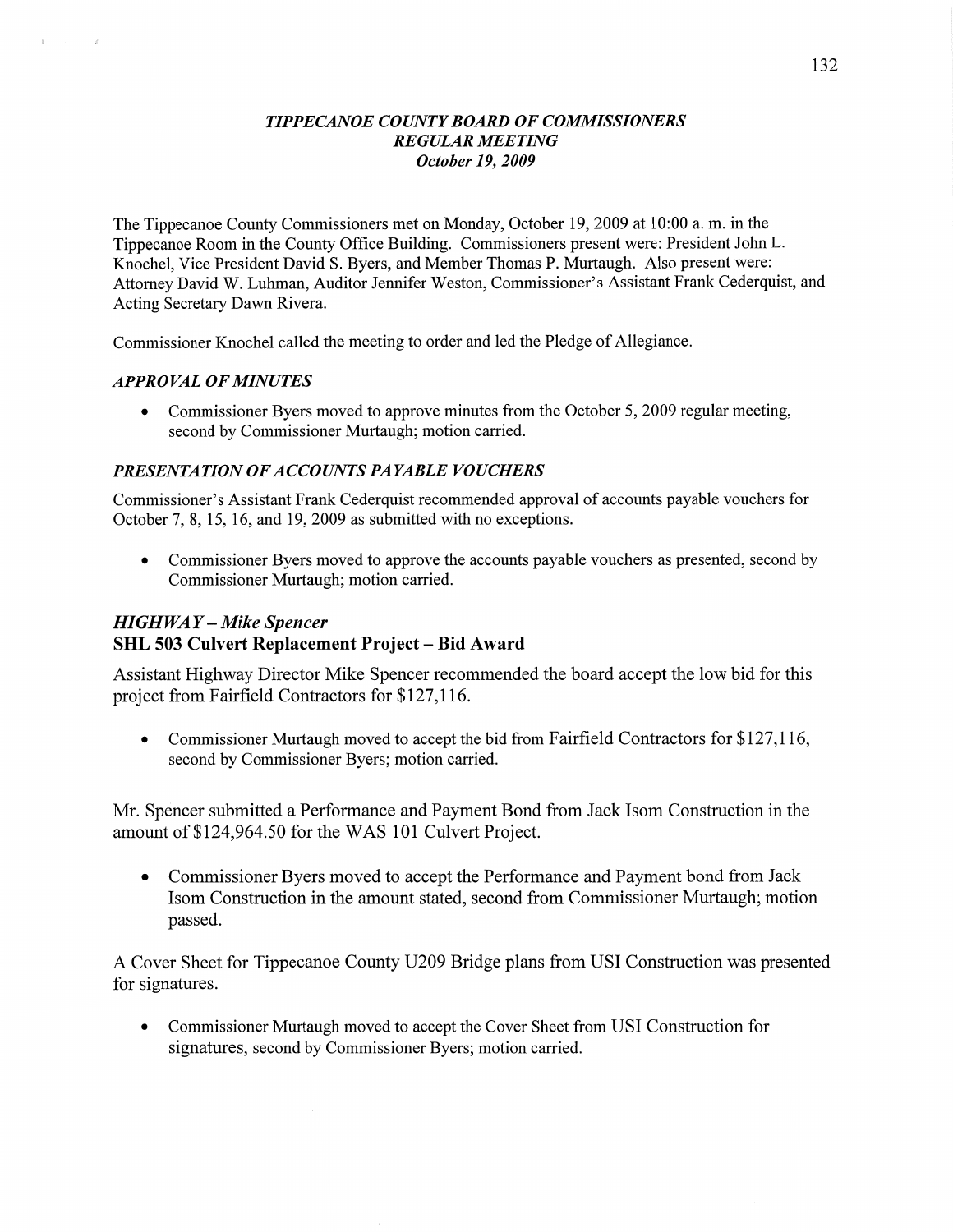### *BUILDING COMMISSION —* Ken *Brown*

#### Public Hearing — propertv owned bv Steven & Michele Mitchell

Building Inspector Ken Brown presented pictures and detailed the current condition of the property as having the south and west portions of the roof covered by tarp with minimal plywood underneath. Mr. Mitchell explained he nailed the plywood under the leaky areas in an attempt to prevent further interior water damage. As part of his on-going effort to restore the property he has created a materials list for roof repair and contacted banks for financing. He estimates it will take 60 to 90 days to secure funding and complete the work in a best case scenario. He will also check with his insurance agent for a possible claim payment. Commissioner Byers asked Mr. Mitchell if it was possible for him to repair the roof **a** section at <sup>a</sup>time as he procured smaller amounts of funds. Mr. Mitchell replied he would have to refigure his materials lists in order to do so but felt there was nothing that could be for smaller increments of money. Mr. Brown asked if the entire roof was to be replaced and to clarify the purpose of the plywood under the *'* tarps. Mr. Mitchell responded the roof will be completely replaced and the plywood has been installed over the existing leaks. Commissioner Murtaugh commented that from the pictures it appears as if there is water damage to the first floor interior walls. Mr. Mitchell conceded there is damage but the main frame is made of hard native timber and wood replacement will be minimal.

Commissioner Muttaugh acknowledged Mr. Mitchell's efforts towards repair while noting the unsafe condition continues to exist, stating it was time to gets bids on the demolition of the house and if a new roof was not installed within 30 days to proceed. Mr. Mitchell noted if demolition occurred it would force him into bankruptcy. Commissioner Knochel asked Mr. Brown what his recommendation would be in this situation. Mr. Brown feels that giving another 90 days would put installation in the middle of winter causing further delays in the process, which would bring the issue back up for consideration again.

**0** Commissioner Murtaugh moved to instruct Inspector Brown to move forward with seeking bids for demolition. If the roof is complete in 30 days the situation will be revisited. He asked Attorney Dave Luhman if it would be appropriate at this time to grant Mr. Mitchell an extension if he would submit a structural inspection report.

Mr. Luhman explained that procedurally this matter was set for hearing in August, continued to September and continued again to today. If the Commissioners want to proceed and are unsatisfied that the unsafe condition are corrected, they need to enter an order finding the unsafe conditions still exist and ordering the Building Commission to remedy that by demolishing the structure, which would require the solicitation of bids, thus allowing Mr. Mitchell time to voluntarily correct the unsafe conditions before a contract would be entered. He then read the original description of the violation that was mailed to Mr. Mitchell in July and attached to the notice of the August 3, 2009 hearing.

**0** Commissioner Muftaugh amended his motion to state the Commissioners find the unsafe conditions still exist on this property and **that** they move forward with the demolition of the structure by soliciting bids, second by Commissioner Knochel; motion passed. *Commissioner Byers abstained.* 

#### Beverlv Adams Propertv Update

Inspector Brown informed the Commissioners that there has been no communication From Saxon Mortgage regarding the property. Attorney Jim Gothard, representing Ms. Adams, confirmed he has not heard from the company either. At **this** time Mr. Brown presented the following bids for demolition:

• Lauramie Excavators, Inc \$5,967 with an alternate of \$350 to pump and crush the septic system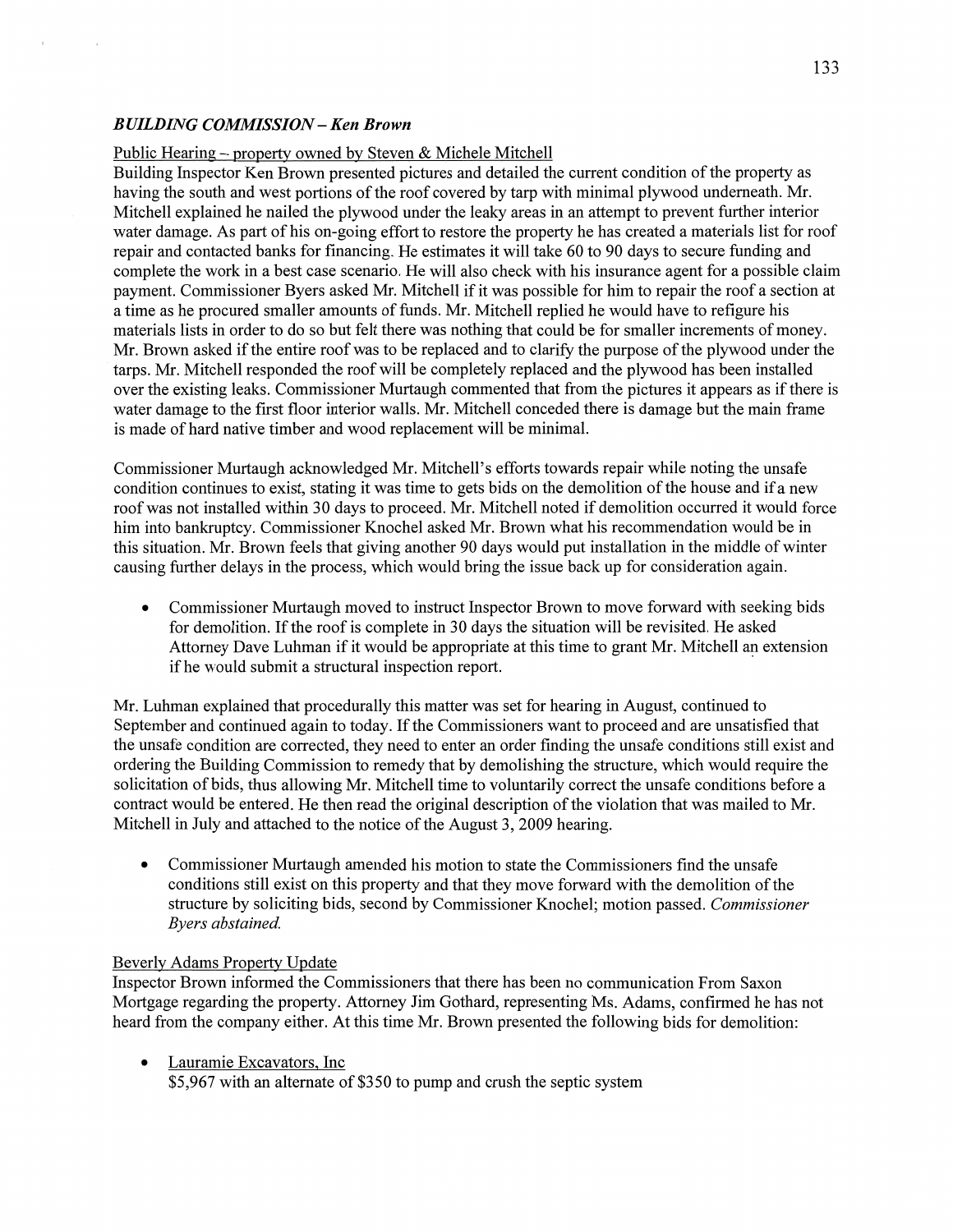- **Exterior View. Inc.** \$5,544
- **Dimensional Builders, Inc.** \$12,700

Mr. Brown explained it is not required that the septic system be pumped and crushed. Usual procedures are to cap the system below grade at the point of entry into the structure.

**0** Commissioner Byers moved to accept the bid from Exterior View, Inc. for \$5,544, second by Commissioner Murtaugh; motion passed.

## *WILDCAT CREEK SOLID WASTE DISTRICT (WCSWD)* **—** *Dawn Boston* and *Steven Frey*

Director Dawn Boston requested permission to replace an 80 year old well house with a large pole barn designed to store combustible household hazardous waste, mercury lamps, drums, supplies; host a re-use center; and house an OSHA required safety shower and eye wash at the county-owned facility located at 2780 N. 9<sup>th</sup> Street, Lafayette. The current structure in use is a small wooden storage shed with a dirt floor used for storage of equipment and hazardous wastes. The drop off, processing, and larger storage areas are located outdoors, exposing the general public, workers, equipment, and waste to the elements. Ms. Boston presented the Commissioners with a proposed worst-case scenario budget and construction timeline set to be completed in the spring of 2010.

Commissioner Byers mentioned that Purdue University had approached the Board with the possibility of taking over the program but they have not heard back. Ms. Boston said she spoke with the Purdue attorney's last **week** and they informed her that the offer had been rescinded quite a while ago. Commissioner Byers said he would feel more comfortable moving forward if the Board would receive official notice for the withdrawal of the offer from Purdue.

Building Commissioner Ron Highland stated the facility would have to obtain a release from the State before the new building could be utilized. **This** process could mean extra funding would be needed to meet the requirements. Clinton County better prepares her to anticipate and understand the inspection process in moving forward with the Tippecanoe building.

• Commissioner Murtaugh moved to table the proposal to the next meeting, second by Commissioner Byers; motion passed.

### Public Comment

Barry Rubin; 333 Elvernan Dr.; West Lafayette,  $IN - He$  is an owner of the property next to the former Purdue Salvage yard who supports the appropriate disposal of household hazardous waste and encourages the continued work done in the community to ensure we have this option.

### *GRANTS* — *Laurie Wilson*

Grant Facilitator Wilson explained all the grants for presentation today are requesting permission to apply.

The Prosecutor is seeking funding for the continuation of the Project Safe Neighborhood grant in the amount of \$55,000.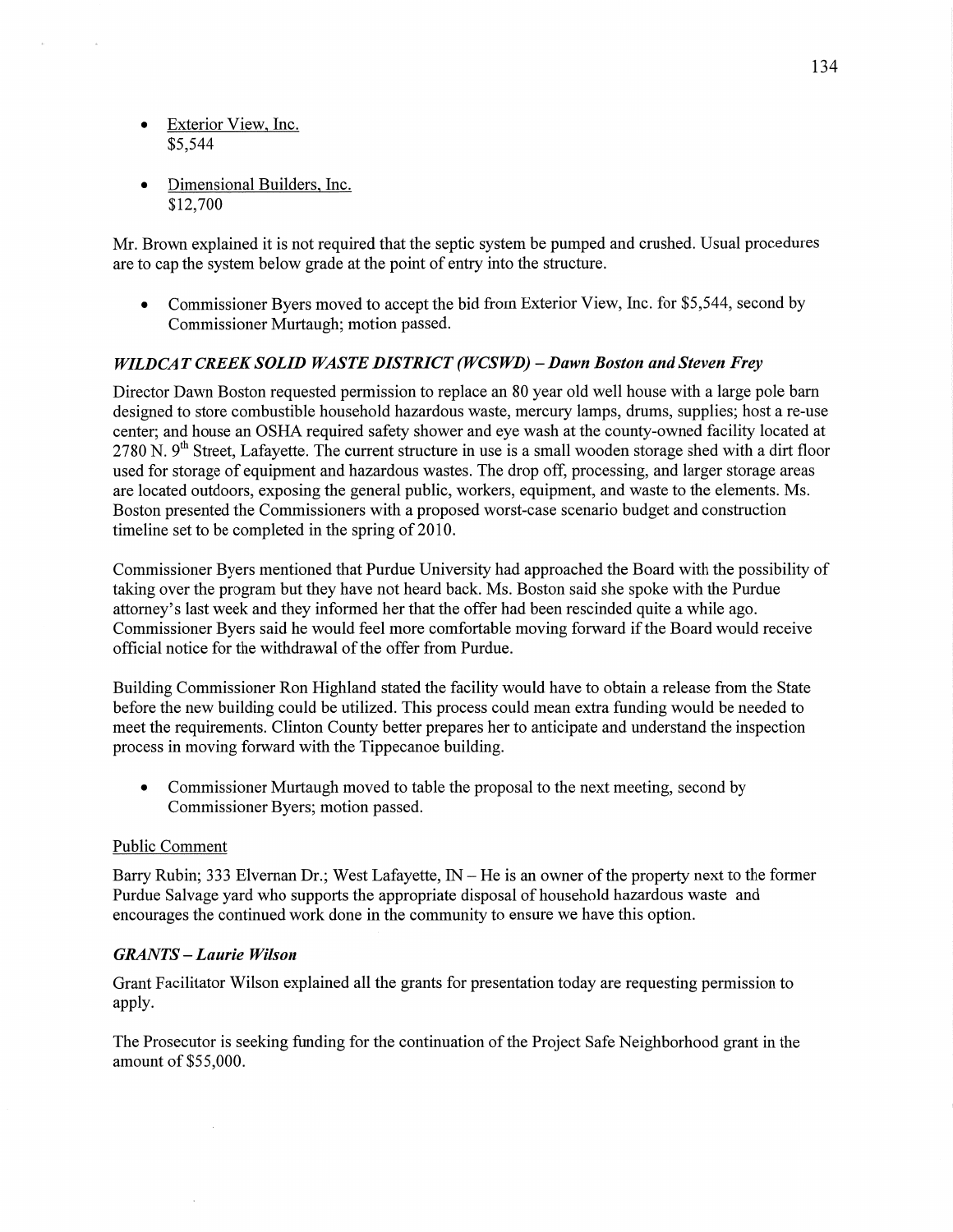**0** Commissioner Byers moved to grant permission to apply for the grant as presented, second by Commissioner Murtaugh; motion passed.

Superior Court III is seeking \$35,000 from the Indiana Criminal Justice Institute (ICJI) for the continuation of **a** re-entry contract with **Indiana** Juvenile Task Force in Indianapolis.

**0** Commissioner Murtaugh moved to grant permission to apply for the grant as presented, second by Commissioner Byers; motion passed.

Youth Services Director Rebecca Humphrey is applying for a Byme grant through ICJI for \$50,000 to be used for juvenile detention alternative initiatives. This will potentially be a multiyear grant and Ms. Humphrey Will make the employee(s) aware this may be **a** relatively short term position. This program will be designed to coordinate the detention activities.

**0** Commissioner Murtaugh moved to grant permission to apply for the grant as presented, second by Commissioner Byers; motion passed.

## *H UAMN RESO URCES* **—** *Shirley Mennen*

Human Resources Coordinator Mennen presented an amended 2010 county holiday schedule. President's Day had been left off the previously approved calendar. She is requesting it be added on February  $15<sup>th</sup>$ .

*0* Commissioner Byers moved to approve the amended calendar adding February 15, 2010 as the official President's Day holiday, second by Commissioner Murtaugh; motion passed.

## **TRASH TRANSFER AGREEMENT WITH SOUTHSIDE LANDFILL**

Attorney Dave Luhman reviewed the terms of the renewal agreement With Southside Landfill, stating the basic fee remains the same for the consecutive 5 years with the possibility of adjusting fuel charges. Commissioner Knochel clarified the current contract expires December 31, 2010 and this renewal would become effective January 1, 2011 and extending for 5 years.

• Commissioner Murtaugh moved to accept the agreement contingent upon the Board receiving a signed copy from Southside Landfill, second by Commissioner Byers; motion passed.

## **APPLICATIONS TO THE VILLA**

**<sup>0</sup>**Commissioner Byers moved to approve the applications for Pauline M. Conley, Joel D. Ray, Helen Eileen Healy, and Michael A. Coffman to the Tippecanoe Villa, second by Commissioner Murtaugh; motion carried.

## *APPOINTMENT T 0* THE *COMMON WAGE BOARD*

**<sup>0</sup>**Commissioner Murtaugh moved to appoint Roy Meeks to the Tippecanoe School Corporation Projects Common Wage Board for various projects, second by Commissioner Byers; motion carried.

## *UNFINISHED/NE W B USINESS*

County Assessor **Samantha** Steele-Coles requested the Commissioners cancel the current contract with iDox Software and approve a contract with A82 for the **data** collection and processing of persona<sup>l</sup> property. She said the State denied the 2009 pay 2010 submission due to issues within the iDox software. Mr. Murtaugh thought the reported denial was for 2008 pay 2009. The company has **been** given ample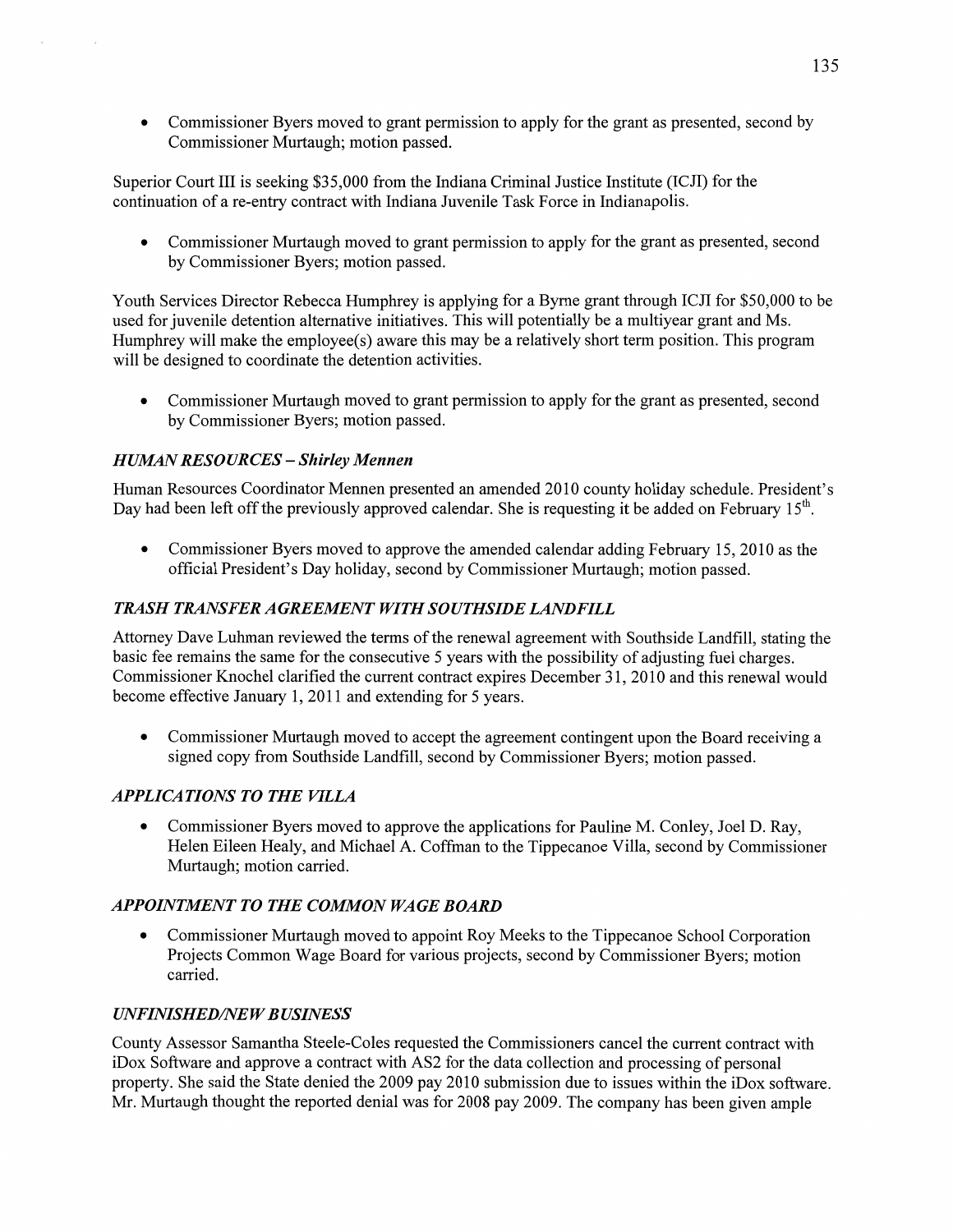time to correct problems that remain unresolved. An example of address corrections taking over 6 months was given. The DLGF has reviewed the contract and tentatively approved its use. Ms. Steele-Coles said she is unaware of the initial cost for Manatron as that portion was handled through the Commissioners office, but the annual maintenance is \$9,000. A82 would cost \$8,500 with an **annual** fee of \$4,500, thus saving the county \$4,500 per year. She said the iDox system was begun in February of **this** year, problems began in March and some remain unresolved to this day. It was clarified that the funding for this new contract is in the 2010 Reassessment budget for Contracts. Commissioner Byers asked if it was prudent to cancel a system that reportedly cost the county \$3 0,000 initially without first meeting with the vendor to attempt a solution. Ms. Steele-Coles agreed to delay moving forward until a discussion could be held for resolution. Commissioner Knochel suggested Assessor Steele-Coles draw up a list of unresolved issues for this discussion with Manatron.

**0** Commissioner Byers moved to table the signing of the contract to the next regular meeting, second by Commissioner Byers; motion passed.

### *REPORTS* ON *FILE*

Weights and Measures Crystal Creek Boarding Kennels Mileage Report from **TEMA** 

## *PUBLIC COMMENT*

Paul Wright; West Point, IN — Mr. Wright expressed his concern in seeing a possible redundancy in code consulting fees in the WCSWD proposed building budget. Ms. Boston explained that if a large contracting company was hired they would have the in-house staff available for code compliance; if a small company was used the work would most likely be outsourced. The proposed budget shows a worst case scenario of all possible costs, some of which may not be necessarily required.

Mr. Wright spoke of a report from Elizabeth Warren, Director of the TARP funds, detailing the upcoming second wave crisis in mortgage foreclosures. Nationally, an estimated 20% of outstanding adjustable rate mortgages are scheduled to reset in the **next** 18 months, potentially creating **a** recession even larger than the one in which we are currently.

Meg Fleet; 3732 Capilano Dr., West Lafayette,  $IN - Ms$ . Fleet is a county resident and scientist who is aware of the importance of proper disposal of hazardous waste. She is here in support of the WCSWD proposal for the new building. As a homeowner and artist she uses the services provided by the district and is teaching her children the importance of proper disposal.

Commissioner Knochel and Sheriff Tracy Brown attended **a** Red Ribbon Week kick-off sponsored by the Tippecanoe County Drug Free Coalition at the courthouse, which is decorated in large red ribbons to draw attention to drug prevention.

**0** Commissioner Byers moved to adjourn.

**BOARD OF COMMISSIONERS OF THE GOUNTY OF TIPPECANOE** 

up *K W* 

John L. Knochel, President